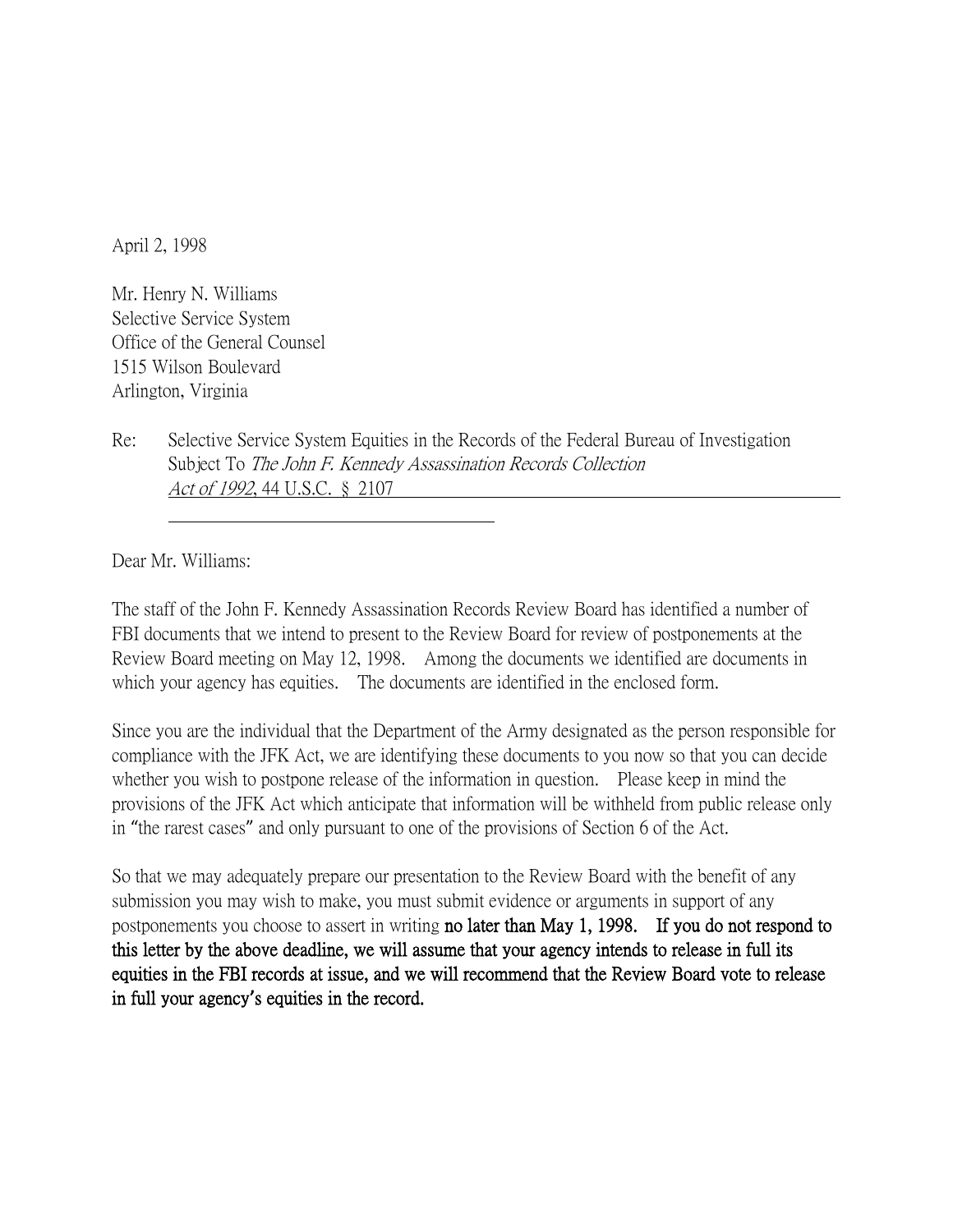Mr. Henry N. Williams April 2, 1998 Page 2

In many of the FBI documents with third agency equities, we believe that the third agencies could, consistent with their current guidelines for JFK assassination-related information, consent to full release of the information at issue.

If you have any questions regarding the documents identified on the enclosed forms, please call Carol Keeley or Debbie Beatty of the JFK Task Force at the FBI at (202) 324-0571 or Laura Denk or Kevin Tiernan of the Review Board staff at (202) 724-0088. Thank you, in advance, for your cooperation.

Sincerely,

T. Jeremy Gunn Executive Director

Enclosure